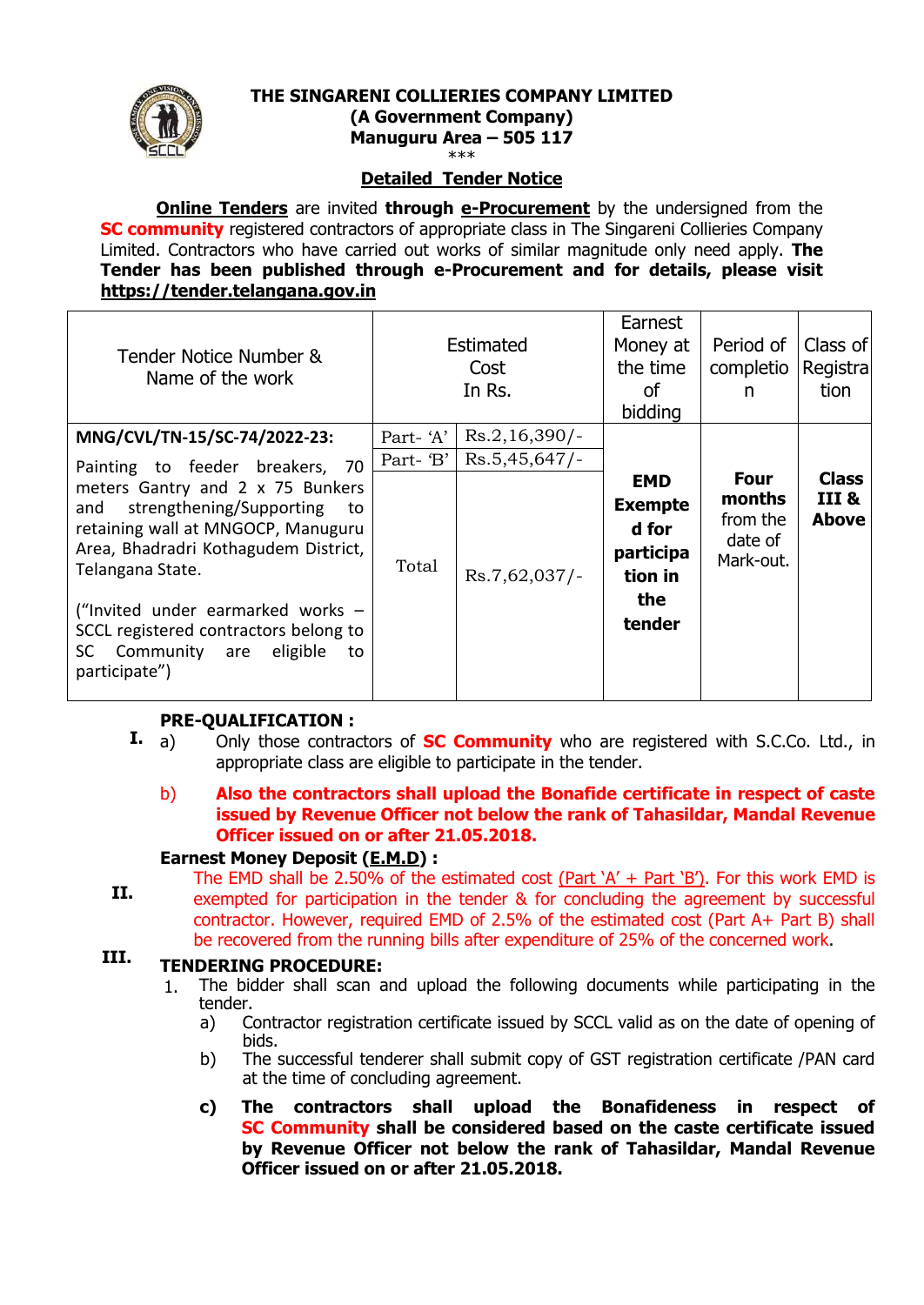# 2. **The Price Bid is provided in 2 parts.**

**Part 'A'** contains Schedule of quantities and rates for Cement & Steel to be issued by SCCL on Sale Invoice. Bidder is not allowed to quote for this and hence not uploaded on e-procurement.

Bidders are requested to go through special clauses provided in Part 'A'

**Part 'B'** contains schedule of quantities and rates for other construction items and uploaded on e-procurement to enable the bidders to quote their uniform percentage on this.

### 3. **The ceiling of tender premium shall be 5% for Part 'B'.**

4. The price bids of the bidders who have submitted the above documents will be opened on the specified date. In case of extension of the date of opening of bids, suitable corrigendum will be published in the e-procurement platform.

### 5. **Dates for submission / opening of bids:**

(a) Bid submission Start Date and Time **18.06.2022** from **09:00 P.M.**

- (b) Last date for Submission of Bids online is **04.07.2022 up to 4.30 P.M.**
- (c) The **Price Bids** will be opened **at 5.00 P.M. on 04.07.2022** at the Office of AGM (Civil)/MNG**.**
- 6. The Tenderer has to keep his tender valid for **120 days** from the date of opening of price bids.
- 7. The successful tenderer shall submit GST Registration Certificate and self attested copy of PAN card at the time of concluding the agreement.

## **IV. OTHER INFORMATION TO THE BIDDER:**

### 1. **Submission of hard copies of the documents:**

The Department will notify the successful bidder for submission of hard copies of registration certificate and **Bonafide certificate** in respect of **SC Community** uploaded at the time of bidding.

Further, the EMD of 2½ % so recovered from the running bills towards performance of contract is to be kept valid for a period as given below :(i.e., period of completion plus defect liability period plus 3 months).

|      | MNG/CVL/TN-15/SC-74/2022-23 | <b>31 Months</b>                                                              |
|------|-----------------------------|-------------------------------------------------------------------------------|
| S.No | Tender No                   | Period of completion +<br>defect liability Period of 24<br>months $+3$ months |

2. If any successful bidder fails to submit the above within the stipulated time, they will be suspended from participating in the tenders on procurement for a period of **three years.**

### 3. **e-Procurement Transaction Fee:**

The participating bidder should pay e-procurement Transaction Fee @ 0.03% on the estimated contract value **i.e. Part 'B'** of the work subject to prevailing ceiling amounts with GST online.

Further, successful bidder has to pay e-procurement corpus fund at 0.04% of Estimated Contract Value **i.e. Part 'B'** of the work subject to prevailing ceiling amounts before entering in to the agreement. However, there will not be any charges towards e-procurement fund in case of works with ECV less than and up to Rs.10 Lakhs.

- 4. **Conditional tenders will not be accepted.**
- 5. **Price Adjustment Clause: Price adjustment clause is applicable for this Work.**